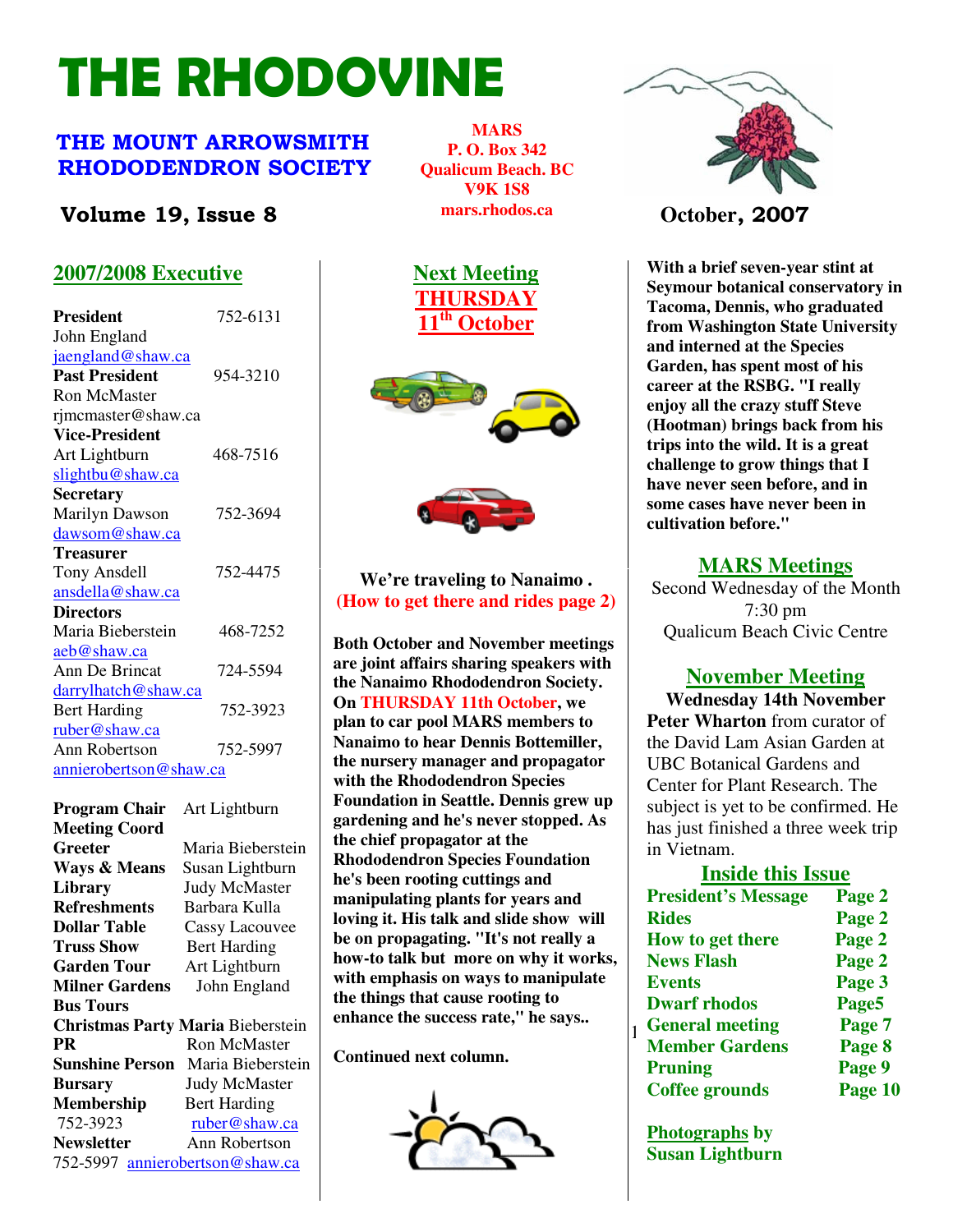**Volume 19, Issue 8** The Rhodovine Page 2

# **Message from our President**

**It's about 800kms to Newport, OR., the venue of the 27th Western Regional Rhododendron Conference, sponsored by District 4 of the American Rhododendron Society on the weekend 21-23 Sep. The drive maybe long but the monotony of the I-5 is rewarded by the spectacular drive along hwy 101 from Astoria to Newport. The coastal road is so scenic, the only problem is for the driver, trying to 'see it all' and still stay on the frequently winding road!** 

**Our US hosts made us most welcome, starting with the staff at the Agate Beach Best Western Hotel which, as the name implies, is located on Agate beach, a broad, sandy beach complete with lighthouse, the Yaquinna Head lighthouse, built in 1871 and now a museum.** 

**Chapter 4 provided us with an interesting team of speakers, who entertained us throughout Friday evening, Saturday and Sunday mornings! Rhododendrons were on offer everywhere- give always, auctions, prizes and if you had no luck there, you could simply buy them. I noticed a member of MARS from Port Alberni, who shall remain nameless, departing with a car load!** 

**There were about 245 attendees at the conference; with 36 Chapter 1 members there, BC was well represented. I was particularly impressed to see Jim and Jean Greig there, as ever at the centre of all of the various activities! What a fine pair of ambassadors they are.** 

**A great weekend, good speakers, good wine, good weather and good company.** 

**John England** 

# **Nanaimo HOW TO GET THERE**

### **Rides to Nanaimo**

**Before heading to Nanaimo, MARS members who need rides or are providing rides will meet in the lot beside Qualicum Beach Civic Centre at 6:30 pm A few people have already signed up for a lift. If you need a ride, let Marilyn Dawson know at 752-3694 or e-mail dawson@shaw.ca as soon as possible, so there are enough vehicles available. The meeting in Nanaimo at the Beban Park Recreation Centre, Room 20, starts at 7:30, usually with a very short business session and a coffee break before the speaker.** 

### **Driving to Nanaimo and how to get there**

**For those who are driving, take the inland highway; turn left at the Northfield exit toward the ferry terminal. Turn left onto Bowen at the next set of lights, then right into Beban Park. It is easiest to park in the central or northern parking lots.** 

**If you choose the old highway, make a right turn onto Bowen Road at the Tom Harris car sales corner. Go through the next set of lights and then turn left into the park just before you reach Northfield.** 

# **HELP WANTED**

**Barbara Kulla requires an assistant on a regular basis to help with set up and clean up of our refreshments before and after the monthly meeting. Please contact Barbara at 752-7369**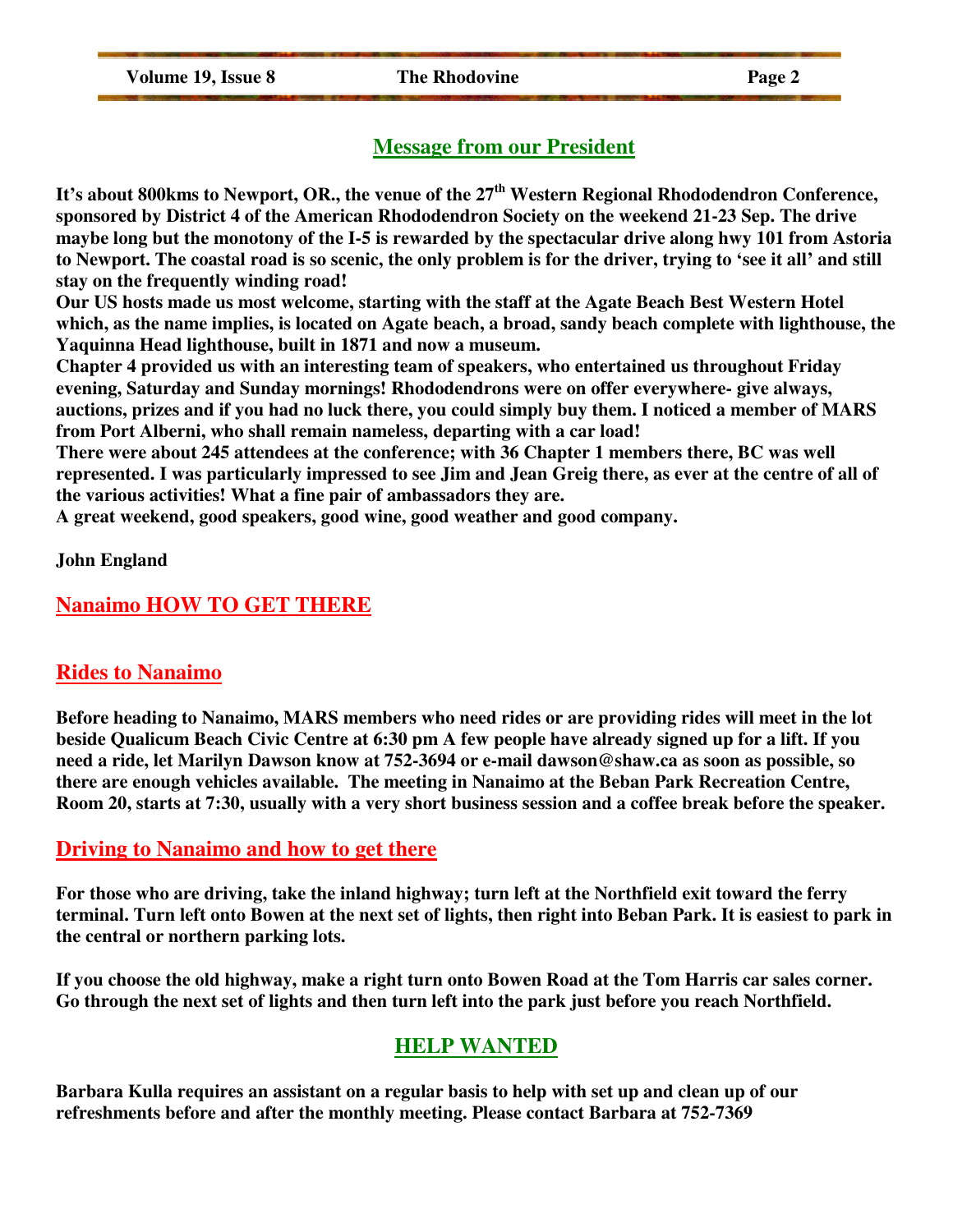# **Events Let's go to Pot**

With the growing number of yellow and red leaves around, there's no doubt fall is upon us. Time to clean up the garden. Time to pot up. Barbara Kulla, chairman of the **MARS Oceanside plant sale** next April is urging members to look around their gardens and see what they can part with. It's a good time to divide perennials, dig up "volunteers" and even take cuttings. At last year's two-day sale, MARS sold almost all the plants brought in, including hostas, day lilies, violas, trilliums (from seed) Japanese maple seedlings, sedums, bergenias, hellebores, the list goes on. Next year, the goal is for even more donations. Barbara suggests looking for the showiest plants and potting up the biggest ones possible. However, small plants in clean 10-20 cm pots are also much in demand. Set them in a semi-protected spot away from the worst winter weather and wait for spring. If anyone needs pots, or has extra pots, or needs more information, let Barbara know.

## **Qualicum Beach Garden Club**

• The October meeting is on Wednesday October 3, not October 9, and the speaker is Connie Kuramoto "Easy Propagation".

# • **"CLIMATE CHANGE AND MANAGING THE LANDSCAPE"**

**RICHARD HEBDA PhD, noted GardenWise columnist and expert on native plants, is curator of Botany and Earth History at the Royal British Columbia Museum in Victoria.** 

**Widespread global warming is underway and will result in ecological, social and even economic transformation. All of us will learn to do things differently as we work together to reduce carbon dioxide emissions and adapt to new conditions.** 

**Learn how climate change is studied and what impact the change might have on our landscape and in our gardens. Learn about strategies and ways in which you and your community can begin to adapt to new opportunities and challenges as climate change takes hold.** 

**November 13, 2007 — 7:30 pm (Doors open at 7:00 pm)** 

**At the Civic Centre in Qualicum Beach hosted by the Qualicum Beach Garden Club Fee: \$5** (QBGC members free with membership card or badge)



 **Mount Elphinestone grows beautiful Macrophyllum Rhododendrons.** 

**Ron Knight has some seedlings available for club members. If interested please contact Ron at 604-883-9807**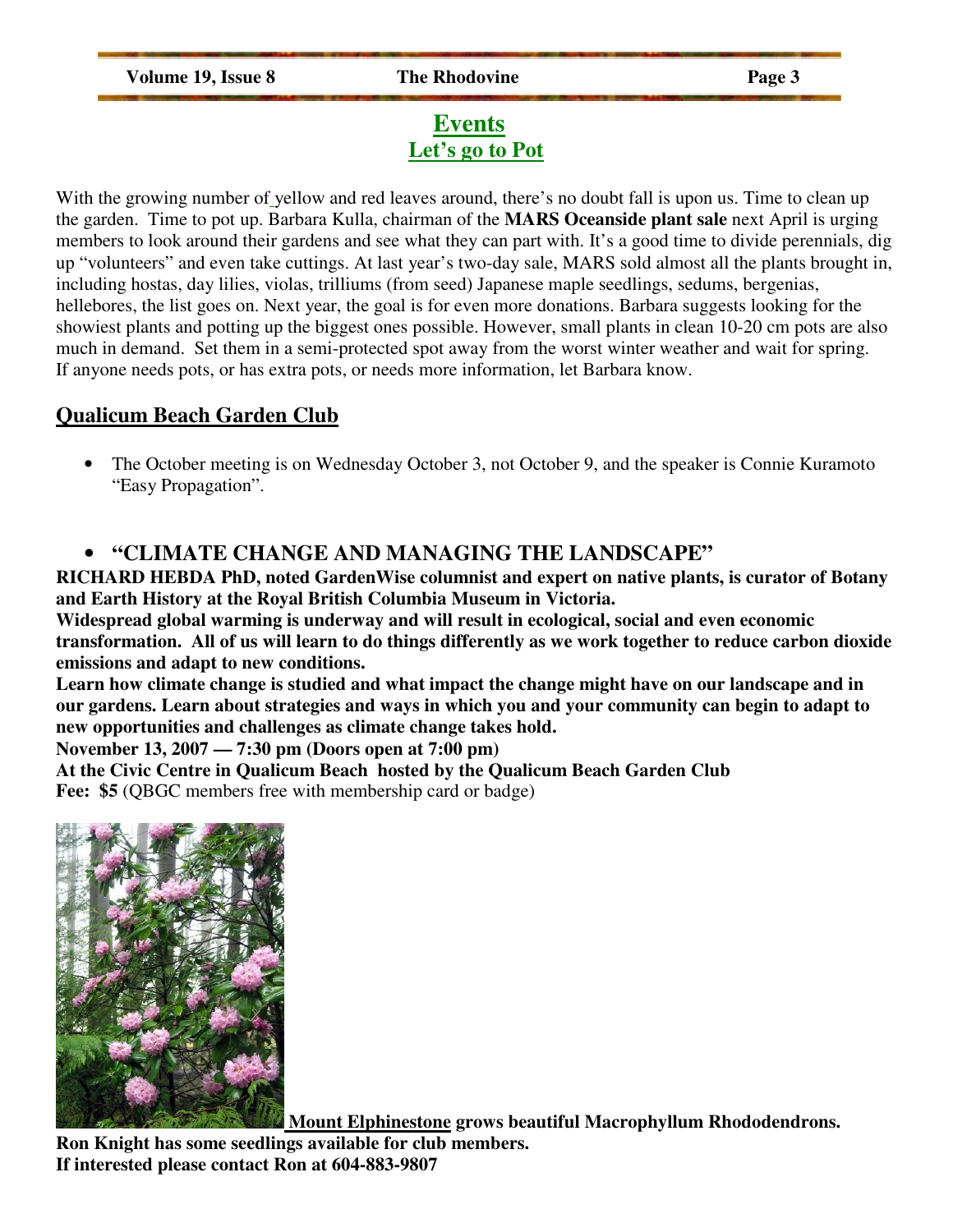

"I thought the club should know that rhodos are all well and fine at the Rhododendron Species Foundation on Federal Way." Susan Lightburn



**John England, Bernie Guyader and Art Lightburn Bernie gave us a wonderful talk on growing dwarf Rhododendrons. (My apologies to Bernie for misspelling his name last Month)**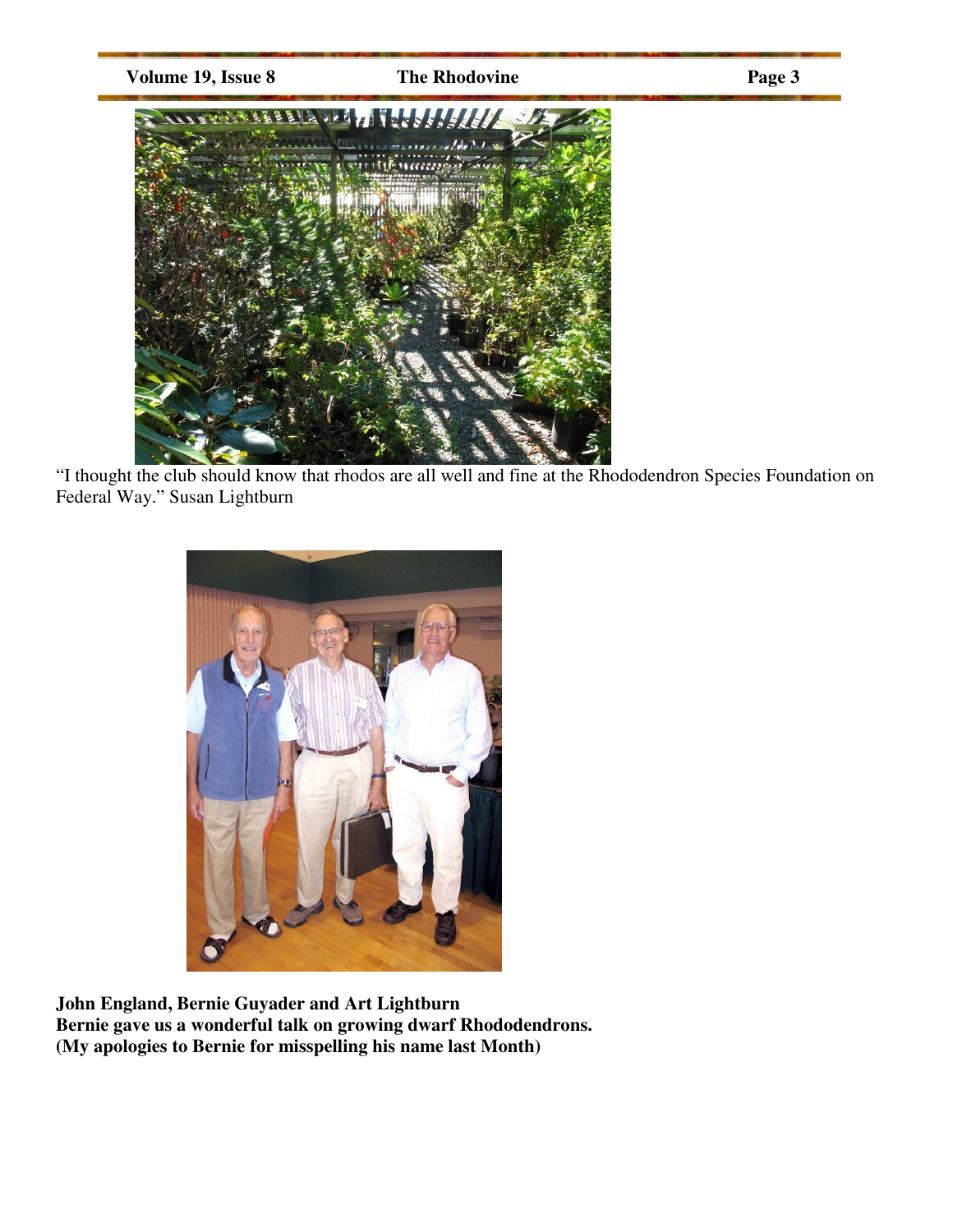**Volume 19, Issue 8** The Rhodovine Page 5



#### **Dwarf Rhododendrons**

The enormous rhododendron family, which includes both rhododendrons and azaleas, contains many dwarf plants suitable for rock gardens, their specific use depends on their soil and light preferences and their habits of growth—compact, spreading or trailing. All the species and varieties listed here are evergreen and notable either for their foliage or flowers, sometimes for both. Most have oval leaves, dull or shiny; their flowers, bellshaped or trumpet-shaped, usually bloom in clusters from early spring to early summer.

Examples of dwarf rhododendrons include: *R. fastigiatum; R. indicum* 'Balsam' (Balsam azalea); *R. indicum* 'Flame Creeper'; *R. keiskei* 'Dwarf' (dwarf Keisk rhododendron); *R. kiusianum* (dwarf azalea); *R. nakaharai* (dwarf azalea); *R. racemosum* 'Dwarf' (dwarf Mayflower rhododendron); R. hybrids 'Dora Amateis', 'Moerheim', 'Purple Gem'. All are called dwarf rhododendrons or dwarf azaleas.

#### **Dwarf Species**

*R. fastigiatum*, a dwarf lepidote rhododendron, has shiny blue-gray leaves, ½ inch long, and bell-shaped lavender-rose flowers 1 inch wide. It is an open, upright plant, becoming 3 feet tall with a spread of 12 to 24 inches.

*R. indicum* 'Balsam' (Balsam azalea) and *R. indicum* 'Flame Creeper' azaleas are prostrate plants that form low mounds up to 4 feet across; they are useful as ground covers. Both have dull, hairy leaves, 2 inches long. The salmon-pink double flowers of 'Balsam' resemble roses, while those of 'Flame Creeper' are an intense scarlet.

*R. keiskei* 'Dwarf' (dwarf Keisk rhododendron), a dwarf lepidote rhododendron, bears pale yellow 2-inch bellshaped flowers and has olive-green 2-inch leaves that turn wine red in winter. It is a spreading plant, growing 2  $\frac{1}{2}$  feet tall and 4 feet wide.

*R. kiusianum* (dwarf azalea) and *R. nakaharai* (dwarf azalea) are both dwarf azaleas. *R. kiusianum* blooms while still young, bearing white, pink, rose or purple flowers 1 to  $1\frac{1}{2}$  inches across. The shiny 1-inch leaves sometimes turn red in winter. This open, twiggy plant grows slowly to 3 feet tall and 5 feet wide. R*. nakaharai* forms a low dense mound that seems to grow flatter as it matures, since its ultimate height is 6 to 9 inches, while its spread is 12 to 15 inches. The small, shiny leaves, 2 inches long, are hairy on the undersides. The 3inch pink, salmon or red flowers are saucer shaped and, unlike most azaleas, open in midsummer.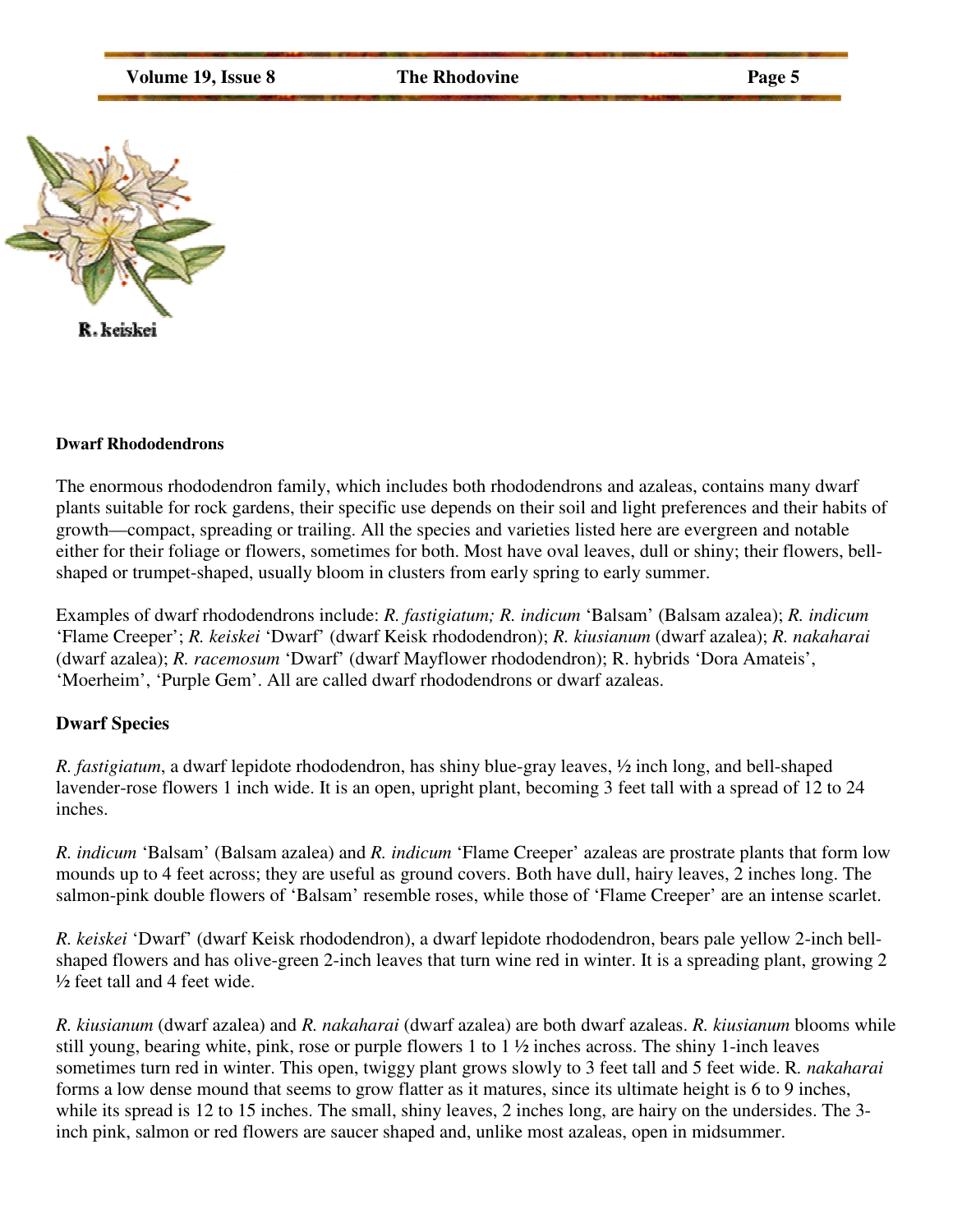**Volume 19, Issue 8** The Rhodovine Page 6



*R. racemosum* 'Dwarf' (dwarf Mayflower rhododendron), a dwarf lepidote rhododendron, is a spreading semi-prostrate plant 2 feet high and up to 5 feet wide, with many-branched wiry stems. The 34-inch white or pink flowers begin to appear while the plant is still quite young. The 2-inch leaves are smooth on the

top, gray and scaly on the underside.

#### **Dwarf Hybrid Rhododendrons**

R. hybrids 'Dora Amateis', 'Moerheim' and 'Purple Gem' are all dwarf rhododendrons. 'Dora Amateis' grows 3 to 4 feet tall and has 3-inch white flowers speckled with green; its leaves are dark green and in full sun have a bronze sheen. 'Moerheim' is a low, dense shrub, growing 3 feet high and 3 feet wide; it has 1-inch violet-topurple flowers, and 2-inch shiny green leaves that turn maroon in the winter. 'Purple Gem' forms a dense mound and grows 1 ½ to 2 feet tall; this variety has 2-inch lavender-to-purple flowers and 2-inch blue-green leaves that turn rust-colored as they age.

### **How to Grow Dwarf Rhododendrons**

All dwarf rhododendrons and azaleas are hardy in Zones 6, -10, to -5° F, and many can be grown, if given protection, in Zone 5, to -10° F. In cold climates, most do better on the north side of a building or on a northwest slope. All need some sun for best flowering but in general require partial shade. They thrive in a moist, well-drained, humus-filled soil with a pH of 5.0 to 6.0, enriched with peat moss or leaf mold. Plant dwarf rhododendrons and azaleas in spring or, in areas that have mild winters, in the fall. Prepare the soil by thoroughly mixing equal parts of loam, coarse sand and ground oak leaves or redwood. Plant the root ball slightly higher than it was growing at the nursery.

To keep the soil cool and moist, mulch it with a 2-inch layer of wood chips, ground bark, pine needles or coarse peat moss. Fertilize plants in the early spring with a light sprinkling of cottonseed meal or a fertilizer specially formulated for acid-loving plants. Pruning is seldom needed except for removal of faded flowers, but if it is, branches may be trimmed immediately after flowering. Rhododendrons may be harmed in winter by drying winds and bright sun; protect their shallow roots with a mulch of oak leaves or pine needles and their foliage with a loose blanket of evergreen boughs or specially built screens



Find more interesting information when you visit the sites below. **http://rhodyman.net/rasite.html http://rhodyman.net/VFARSHistory.html**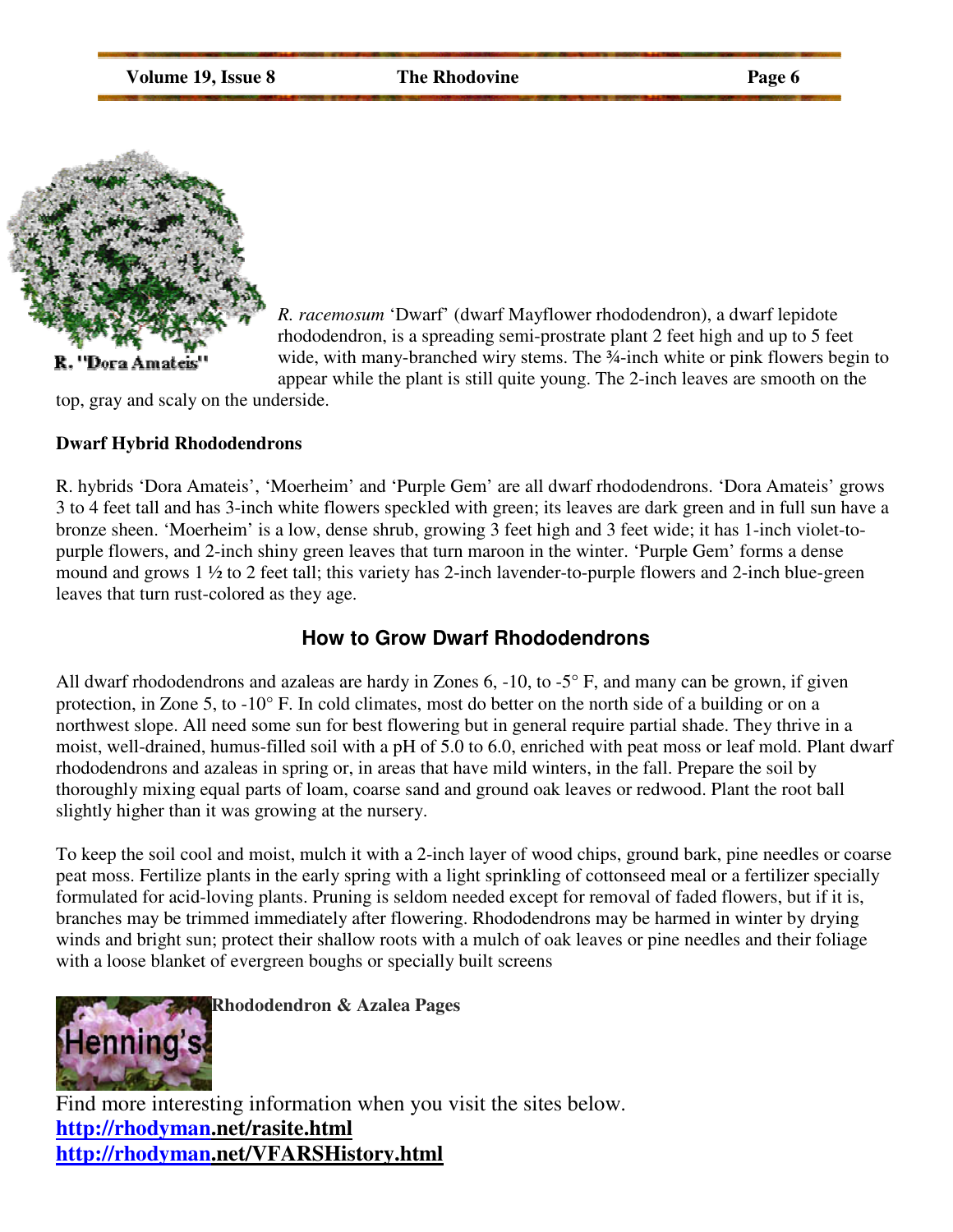# **GENERAL MEETING MINUTES WEDNESDAY, Sept. 12, 2007.**

**MEETING:** Called to order at 7:30 p.m.

**WELCOME GUESTS**: Rose Chamulak

**MINUTES** of the last executive meeting, May 1, were approved as circulated; no corrections necessary. **BUSINESS ARISING**: None

Other Business: John England urged members to pay their membership fees or mail them to Bert Harding, because the ARS deadline this year is mid-November and there will be no general meeting in October, members

raveling to Nanaimo for a joint session with that club. He also suggested members doing garden cleanup this fall should think of next spring's plant sale and pot up plants they don't want. He also mentioned that date for the Christmas party, Dec. 5 at the Fern Road Rotary Hall (a Wednesday).

**REFRESHMENTS:** Barbara Kulla's goodie crew were: Linda Derkach, Brenda Moore and Ruth Harding. **CORRESPONDENCE:** 

Two items from Great Plant Picks, including a poster.

A note from member Linda Derkach thanking MARS for the subsidy that helped with her trip to the ARS Convention in San Francisco where "the Gardens were fabulous."

B.C. Communities in Bloom through Qualicum Beach Chair and Town Councillor Wendy Maurer has invited members to its award reception at the QB Civic Centre from 5-7 p.m. on Friday, Sept. 28.

**TREASURER'S REPORT**: Bert Harding gave the treasurers report for Tony Ansdell.

**MEMBERSHIP:** Bert Harding reported that we have 63 regular memberships for a total of 121 members.

**PROGRAM CHAIRMAN:** Art Lightburn outlined plans for the joint October meeting with Nanaimo to hear Dennis Bottemiller from of the Rhododendron Species Foundation in Seattle. The joint meeting is necessary because the speaker can only handle one session at this busy time of year. Sign-up sheets for Car Pool Volunteers and Members Requiring Transportation were passed around. Full details in the newsletter, but car pools will meet at the Civic Centre Parking Lot at 6:30pm.

**SUNSHINE**: Maria Bieberstein was absent, but John England reported that Celsa Rasmussen had received a card for her illness

GARDEN TOUR: Art Lightburn reports that Linda Derkach will chair the 2008 tour on Mother's Day Weekend; a meeting will be called in November. Last year's tour committee members have agreed to stay on in some capacity.

**WAYS and MEANS**: Susan Lightburn's door prize Hotei went to Judy McMaster. Other prizes drawn went to Cassy Lacouvee who took Party Orange, Brenda Moore with Dopey and Raymer von Conruhds for some New Zealand flax.

**TRUSS SHOW and Plant Sale**: Bert Harding said April 19 has been reserved for the show and sale at the Parksville Curling Club.

**NEW BUSINESS**: John England said the executive had, after much discussion, decided that the Rathtrevor-Biosphere debate was not an issue to involve MARS as a club, but that individual members can write letters.

**GUEST SPEAKER**: The subject was alpines and dwarf rhododendrons in the rock garden and Bernie Guyader from the North Island Rhododendron Society brought his Power Point program. He traced the beginnings of a rock garden through to its mature stage and showed how various perennials and small rhodies grow well together.

Continued on the next page.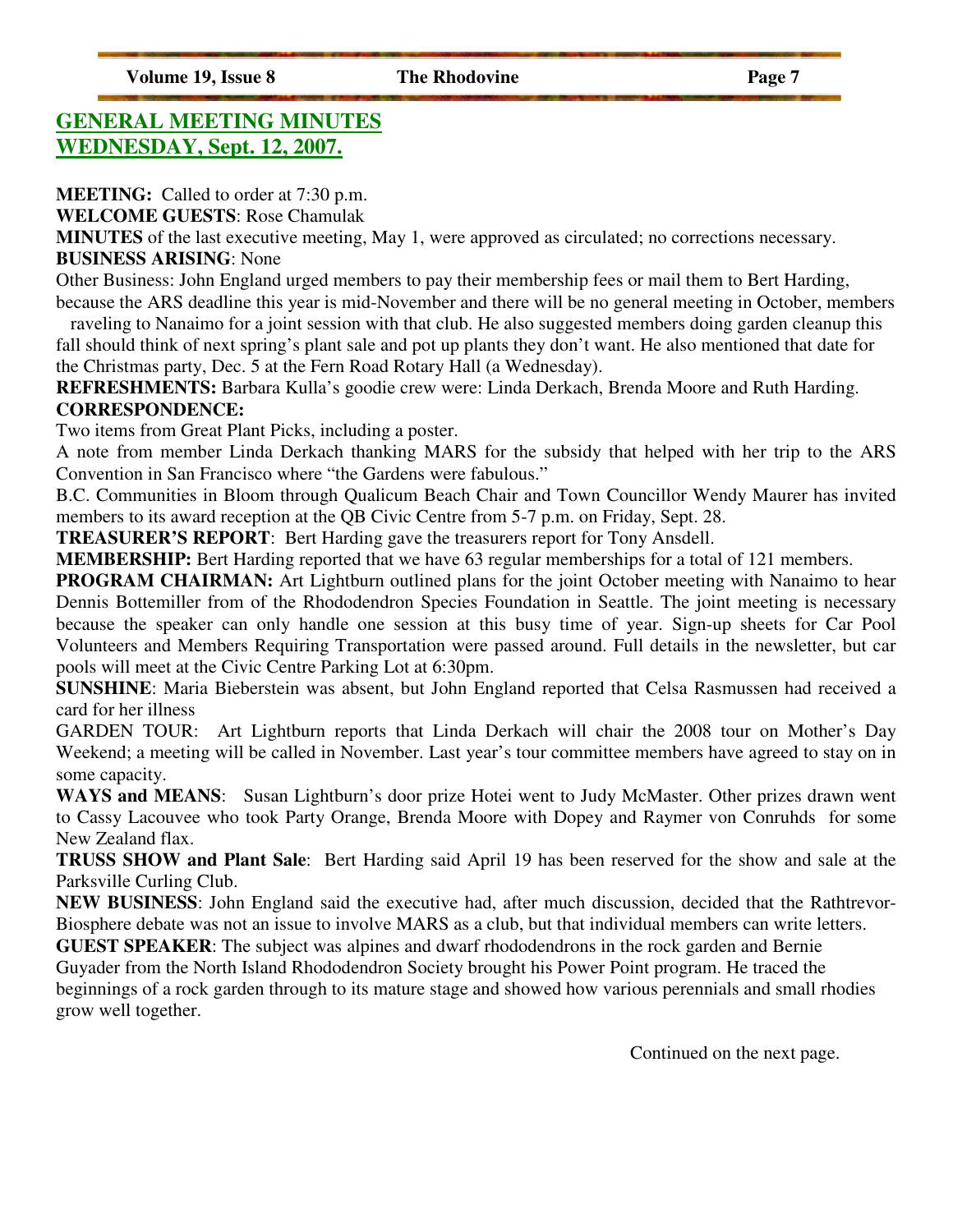| <b>Volume 19, Issue 8</b> |  |  |  |
|---------------------------|--|--|--|
|---------------------------|--|--|--|

**The Rhodovine** Page 8

### **MEETING ADJOURNED**: 9:20 **DATE TO REMEMBER: Our next meeting is in Nanaimo on Thursday, Oct. 11**

Secretary, Marilyn Dawson President, John England

# **Member's corner**



Spring of this year in the beautiful garden of Velda Rhodes and Dan Swartz in Port Albernie

# **Members Bio**

In future magazines we are hoping to get to know more about both new and old members of the club. Next month we will meet Linda Derkach.

Ron Mcmaster will be asking members to share for example their past experiences or favorite rhodos. In this way we will get to know one another a little better.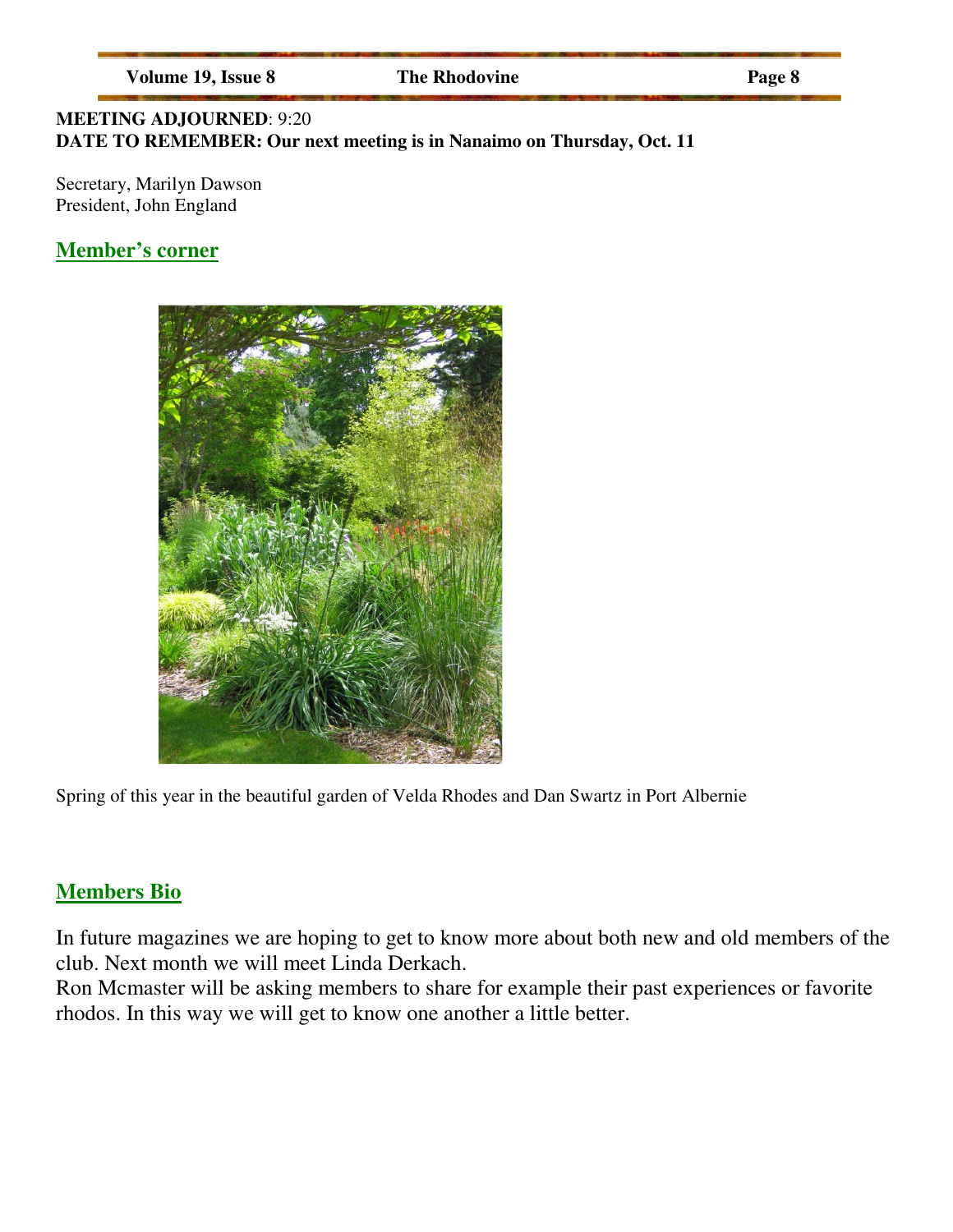# **Tips by Ron Knight (from his recent talk at Mars)**





Someone once said that the best time to prune is whenever you have pruners in your hand. However, although you won't kill plants with this strategy, "pruning with a purpose" implies a timetable:

#### MARCH:



- **Non-flowering evergreen broad-leafed plants; evergreen and deciduous hedges.**
- **Hybrid roses that bloom more than once on new wood.**
- **Berried trees and shrubs if needed.**

#### JUNE:

- **Spring-flowering shrubs immediately after blooming.**
- **Needled evergreen candles may be trimmed in half.**

#### JULY- OCTOBER:

- **Summer flowering trees and shrubs as blossoms fade.**
- **Evergreen or deciduous hedges may be sheared.**
- **Mature species roses that bloom on old wood.**
- **Dogwoods and maples if needed.** 
	- **Long rose canes should be shortened.**

ANYTIME: **Dead, diseased, damaged, or disorderly stems.** 

# A GOOD PRUNING BOOK IS YOUR BEST TOOL.